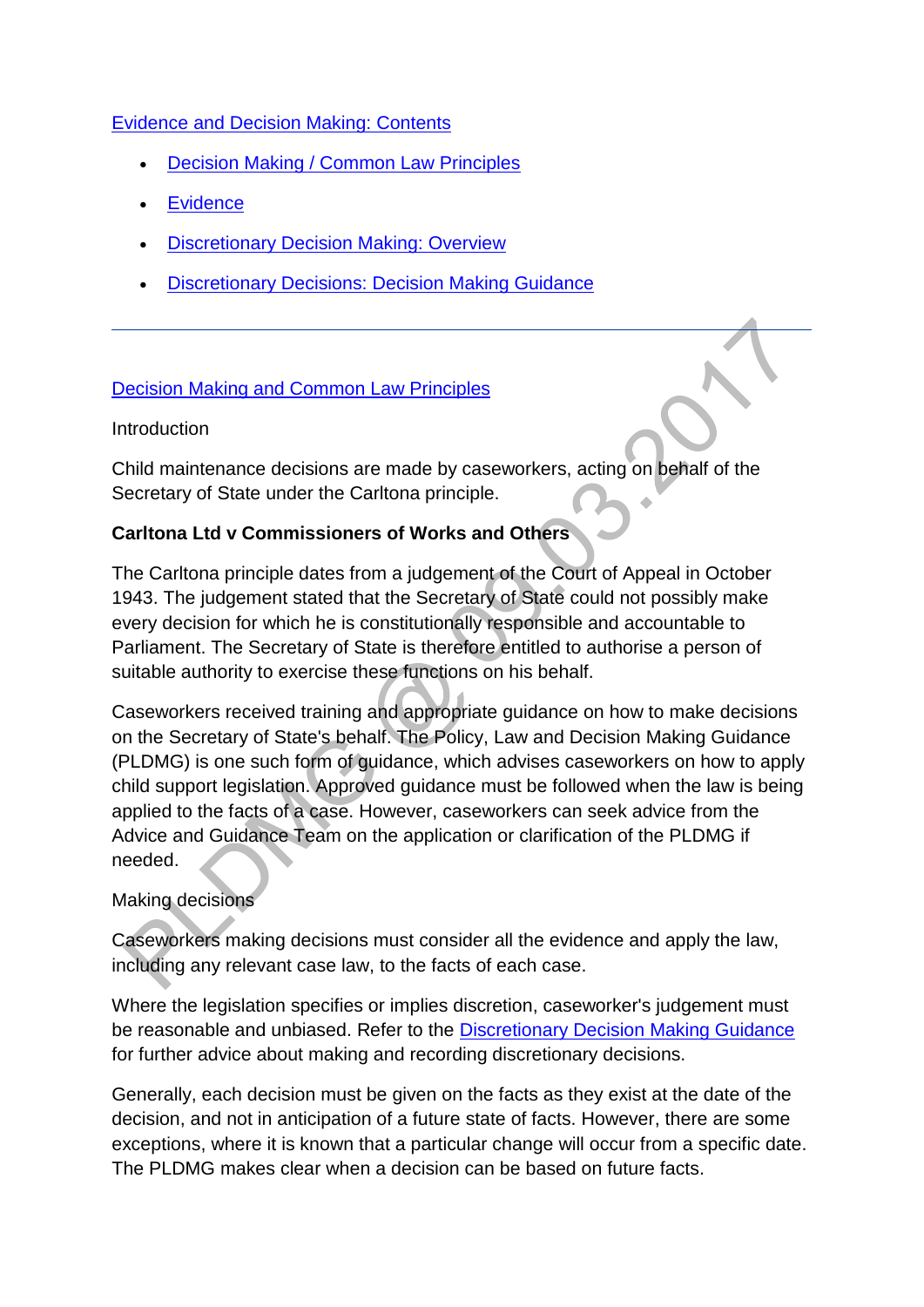Decisions can be revised or superseded for past periods if facts relating to the period were not known at the time. Refer to the guidance on [Revisions](http://np-cmg-sharepoint.link2.gpn.gov.uk/sites/policy-law-and-decision-making-guidance/Pages/Revisions/Revisions.aspx) and [Supersessions](http://np-cmg-sharepoint.link2.gpn.gov.uk/sites/policy-law-and-decision-making-guidance/Pages/Supersessions/Supersessions.aspx) for further advice on the circumstances in which decisions can be changed for past periods.

# **What is a 'fact'?**

For decision making purposes, a fact is a relevant circumstance or occurrence, which:

- exists at the time the decision is given, and
- is known, accepted or proved to be true

General principles of common law

In addition to the above, decisions must take account of common law principles and relevant European law. The common law principles are:

### **Definitions of words and phrases**

Definitions of words and phrases can be found in:

- the Acts
- at the beginning of each set of Regulations
- in case law, and
- in the Interpretation Act 1978.

The Policy, Law and Decision Making Guidance also explains key words and phrases and how they apply in practice.

#### **Relevant law**

When a decision is being made, the relevant law is the law applying at the time that is it being made. Where there is a change in a particular legal provision so that it:

- ceases to have effect, or
- begins to take effect

during the period when the decision is being made, caseworkers should only apply the change in the law from the date of change UNLESS it has retrospective effect or there are specific transitional provisions.

#### **Estoppel (personal bar in Scotland)**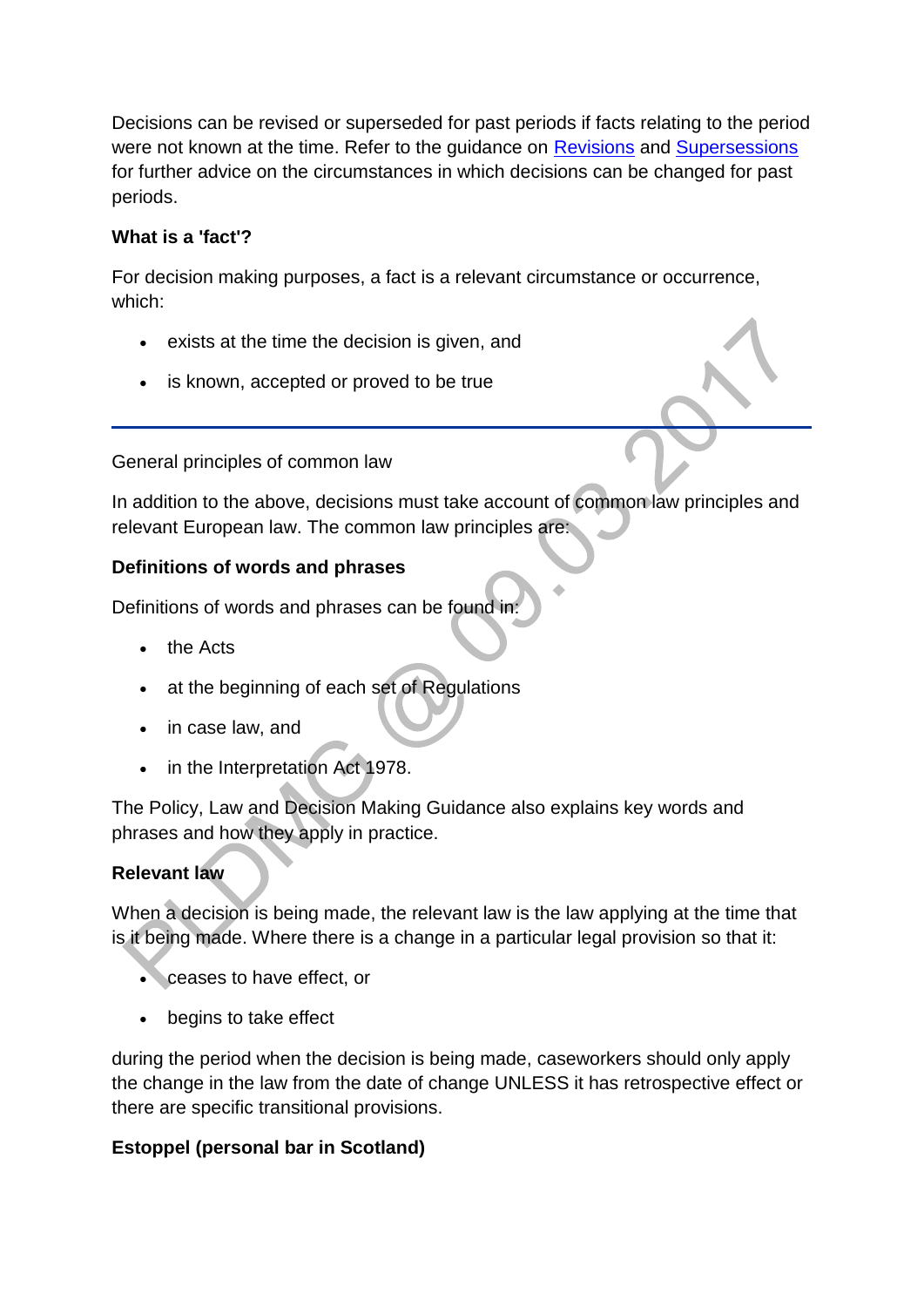The doctrine of estoppel (personal bar in Scotland) has the effect in general law, of preventing a person from alleging or proving in later proceedings matters which have already been decided in earlier proceedings. This applies to decisions given by the decision making authorities, but not to advice given.

The doctrine of estoppel does not apply where advice or a promise has been given by a CMG officer, which has led a relevant person to form a view about future child maintenance calculations and caused a particular course to be taken.

Caseworkers must determine the calculation solely on the basis of the legislation, even though the decision may be adverse to the relevant person compared with the original advice or information given.

#### **Res Judicata**

Res judicata prevents a judicial authority deciding a matter that has already been decided by a person of a similar status.

This means that once a caseworker has made a decision, a further decision cannot be given on the merit of that application or question, except where the later decision is given by way of:

- revision
- supersession, or
- appeal,
- correction, or
- setting aside

#### **Natural Justice**

There is a common law requirement that caseworkers should observe the rules of natural justice when making a decision. The rules are not prescribed collectively, but they represent the manner in which justice is expected to be achieved.

An unbiased approach is needed, reflecting the principle that impartiality is at the heart of the judicial process.

#### **Ultra Vires**

Decision making authorities have jurisdiction to decide whether regulations are invalid. A regulation that is made will be deemed invalid if no power to implement it exists in the Act. When this happens the regulation is said to be ultra vires: that is, made beyond the existing powers or without authority. In all cases where the validity of a regulation is challenged on the ground that it is ultra vires, the challenge should be submitted to Advice and Guidance colleagues for advice.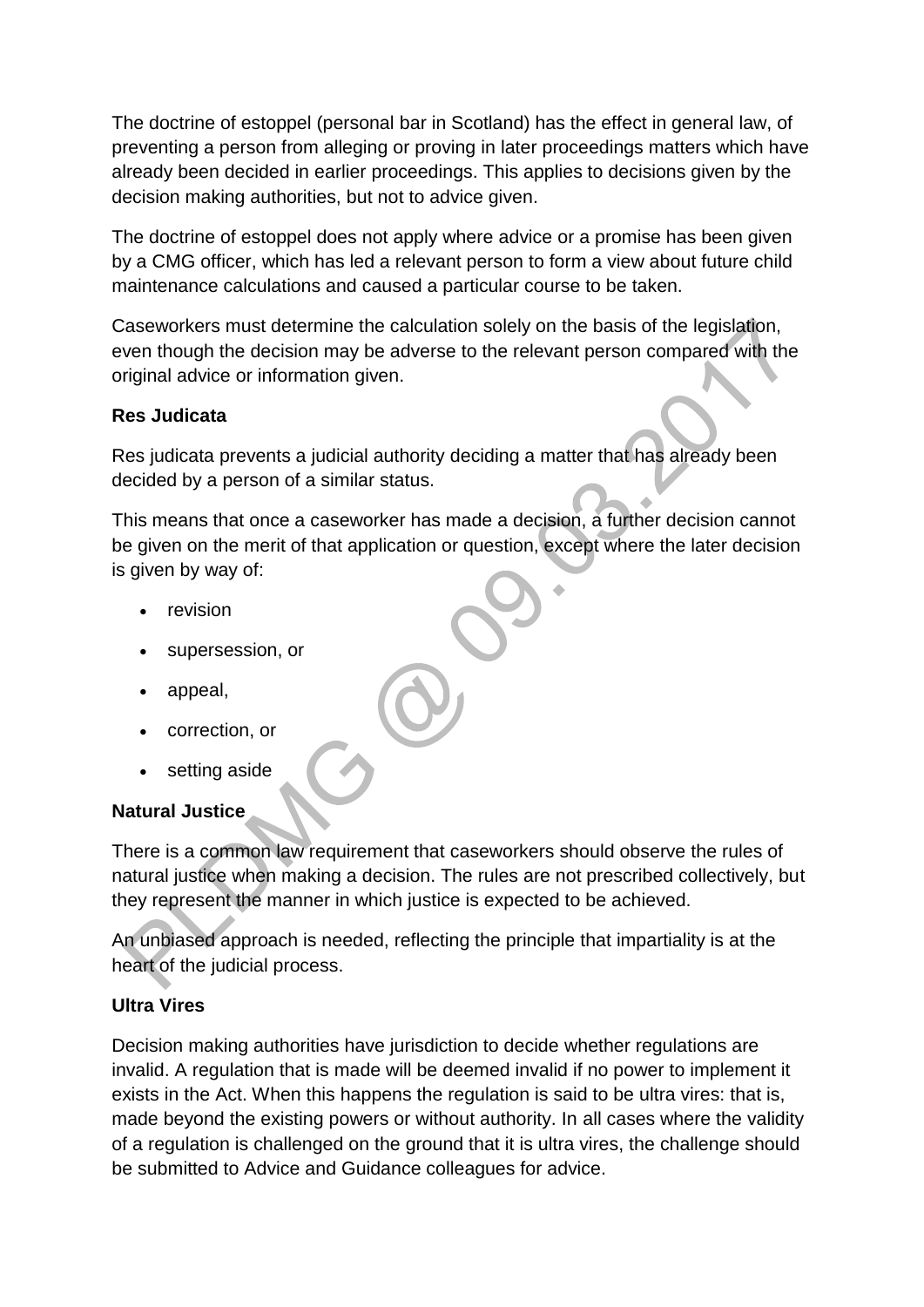General principles of European Community (EC) Law

The following paragraphs set out the general principles of EC law that apply to child support legislation

The main sources of EC law are:

- treaties establishing the EC. The EC can only legislate on matters in areas where it has been given power to do so by the treaties
- secondary legislation (regulations, directives, recommendations, directives and opinions)
- judgements of the European Court of Justice (ECJ)

The following sections provide additional information about the sources and relevance of EC law.

### **Regulations**

Regulations apply to all European Economic Area (EEA) countries. They become part of the national law as soon as they are agreed by the Council of Ministers. There is no need for a separate Act of Parliament or secondary legislation.

# **Directives**

Directives are binding, in terms of the result to be achieved, upon each Member State to which they are addressed. But it is left to the national authorities to decide the form and methods used to achieve the result. In the UK an Act of Parliament or regulations made under a statute is / are usually needed.

A directive may have "direct effect" (meaning a person can rely on its provisions) if:

- it, or part of it, is clear and precise
- it, or part of it, is unconditional, and
- the time limit within which it had to be implemented has passed

# **Opinions and recommendations**

Opinions and recommendations have no legally binding force but they state the collective view of the EC. The ECJ and national courts must take opinions and recommendations into account when deciding cases.

#### **Supremacy of European Community Law**

EC law is supreme. This means that where there is a conflict between the provisions of EC law and that of any EEA national law: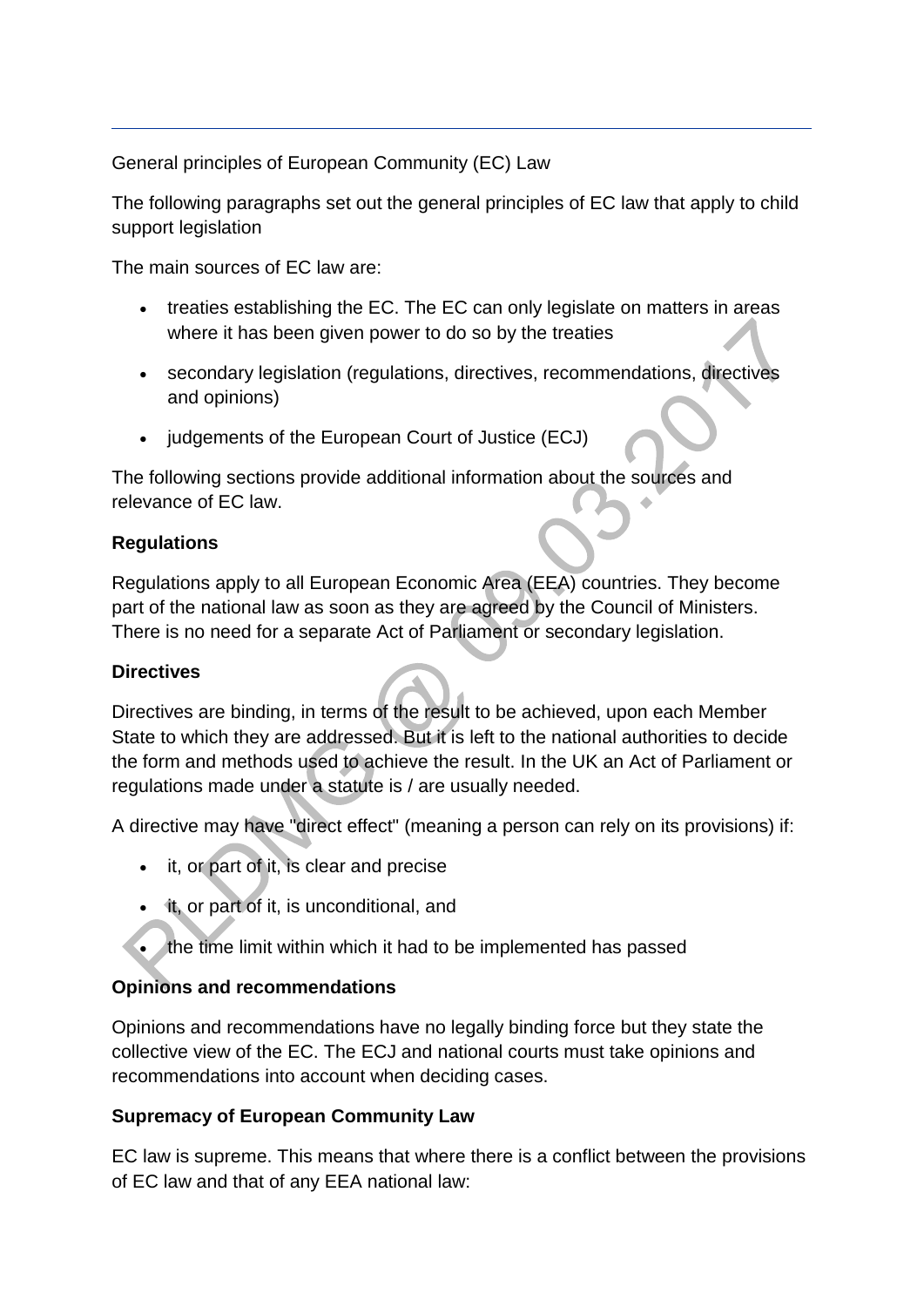- EC law must be applied, and
- the national law must be set aside or amended as appropriate

Where EC law is applied directly to set aside or amend UK law, the UK law may be changed so that the disadvantaged group is brought up to the level of the advantaged group. This is called levelling up.

Where an EEA country amends the legislation to provide equal treatment for men and women, it can specify any conditions provided that from 23rd December 1984, those conditions apply equally to men and women. This is so even if conditions are harder to satisfy than before that date. This is called levelling down.

### **Referring questions to the European Court of Justice**

When there is doubt about the correct interpretation of EC legislation, the:

- First Tier Tribunal
- Upper Tribunal, or
- Court of Appeal

can refer a question to the ECJ for a preliminary ruling.

If a case is before the Supreme Court and there is still an outstanding question involving EC law, the Supreme Court must refer a question to the ECJ. When the ECJ has answered the question, the Supreme Court decides the appeal.

As a general rule, where an appeal can be made to a higher court from the authority currently considering the case, it is better to give a decision on the question at that level and leave the higher court to make a reference to the ECJ.

If the question of a referral arises during the course of a First Tier Tribunal, the Tribunal should be asked to consider the matter without referring the questions to the ECJ at that stage. If the First Tier Tribunal refuses to decide the question before them, an adjournment should be requested so that legal advice and representation can be arranged.

If the First Tier Tribunal refuses to adjourn, a request should be made for this refusal to be included in the note of evidence and the papers should be passed to the Judicial Review & Litigation Support Team.

European Convention on Human Rights

The European Convention for the Protection of Human Rights and Fundamental Freedoms is a treaty of the Council of Europe. The Convention contains Articles which guarantee a number of basic human rights. In addition, Protocols have been signed which are to be regarded as additional articles to the Convention.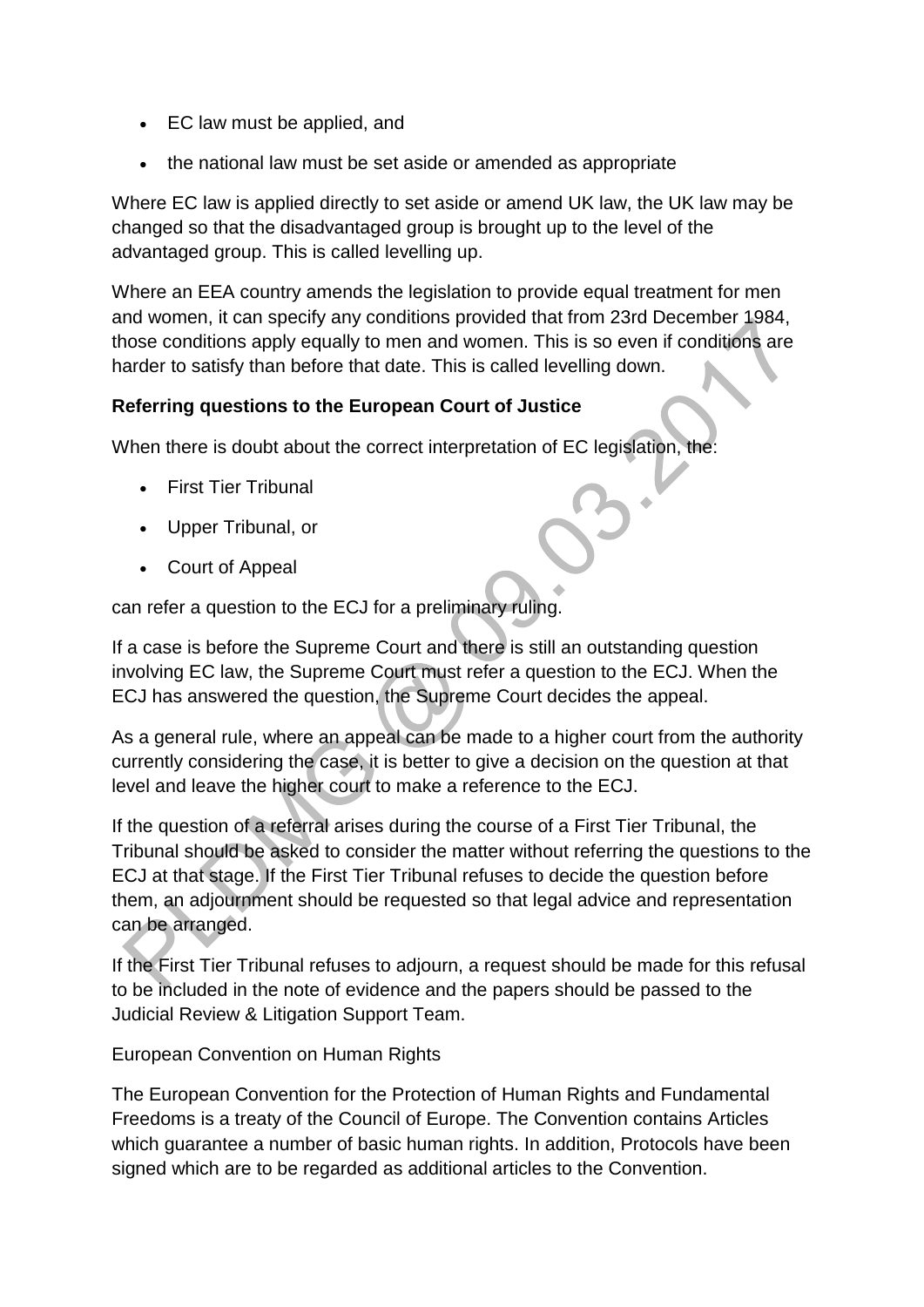Human Rights Act 1998

The Human Rights Act 1998 which gives effect in the UK to the rights and freedoms guaranteed under the European Convention on Human Rights came into force on 2nd October 2000.

Public authorities, including courts and Tribunals, are under a duty to act compatibly with the Convention rights and all legislation must also be read compatibly with the Convention rights as far as it is possible to do so.

Also, courts and Tribunals should have regard to the jurisprudence of the European Court of Human Rights and decisions of the CMG and Committee of Ministers.

All our legislation, policies and procedures have been checked and we are satisfied that they are compatible with the Human Rights Act.

Caseworkers applying the normal principles of decision making, which are:

- natural justice
- consideration of evidence
- standard of proof, and
- application of the relevant law

should not find themselves in breach of the Convention. This is because they are already expected to determine questions without bias or discrimination and within a reasonable timescale.

Useful Links

The following links provide additional guidance on:

• [Effective dates:](http://np-cmg-sharepoint.link2.gpn.gov.uk/sites/policy-law-and-decision-making-guidance/Pages/Initial-Effective-Dates.aspx) which confirms when different decisions take effect from; and

• [Notifications:](http://np-cmg-sharepoint.link2.gpn.gov.uk/sites/policy-law-and-decision-making-guidance/Pages/Notifications/Notifications.aspx) which confirms what information must be included when different decisions are notified to clients.

# **[Evidence](http://np-cmg-sharepoint.link2.gpn.gov.uk/sites/policy-law-and-decision-making-guidance/Pages/Evidence%20and%20decision%20making/Evidence-and-decision-making.aspx)**

#### **Introduction**

The guidance in the following paragraphs solely sets out the general principles that caseworkers should follow in relation to evidence. Individual sections of the Policy, Law and Decision Making Guidance explain the specific evidence requirements for particular decisions and it is important that you refer to the appropriate section of the guidance when you are making and recording decisions.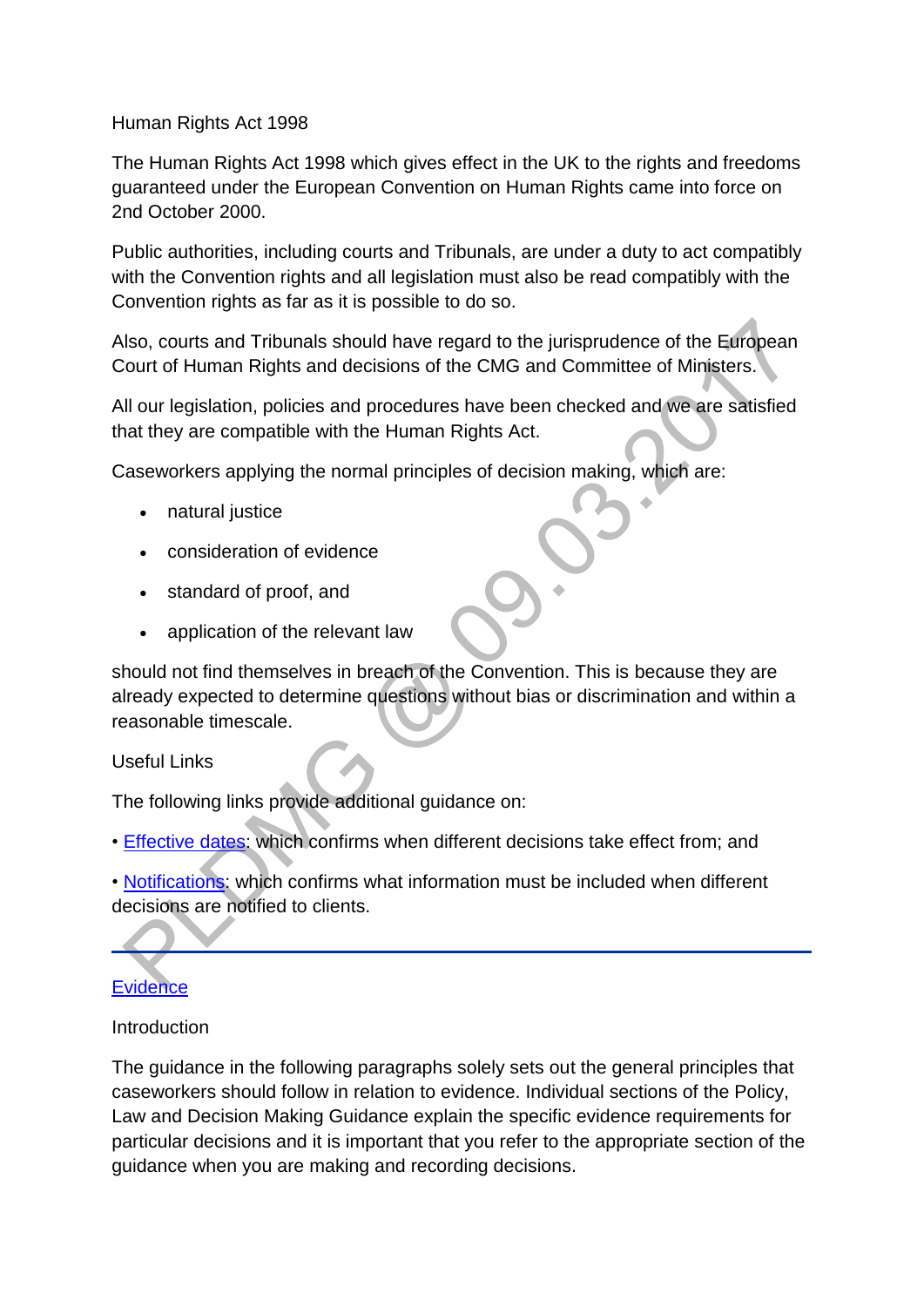Caseworkers should always approach any decision objectively, by:

- considering the evidence
- using that evidence to establish the facts of the case, and
- applying the law to those facts

REMEMBER: decisions can be challenged through the appeals process, or by Judicial Review (discretionary decisions only). Proper consideration and careful recording of evidence when making and recording decisions is essential. It is particularly important that telephone conversations / interviews are accurately and sufficiently recorded.

#### Types of Evidence

All decisions should be based on the available evidence. There are three types of evidence:

- direct evidence: for example: a statement by a client about their circumstances
- indirect evidence: for example: a statement by a third party who knows about the client's circumstances
- hearsay: for example: a statement by someone recording what they have been told about the client's circumstances

Each type of evidence can be either:

- documentary evidence: for example: certificates or wage slips
- oral evidence: for example: a statement given by a client
- real evidence: something tangible

Caseworkers can use all three types of evidence. Some carry more weight than others and the weight given should be carefully judged in the circumstances of the case.

As a general rule, direct evidence provided by clients will be more significant than indirect evidence provided by third parties, but this will not always be the case. For example: if the third party is able to support their statement by provision of documentary evidence and the client is not.

#### The Burden of Proof

A clear understanding of where the burden of proof lies helps to weigh the evidence and decide whether or not further evidence should be sought. Consider the following points: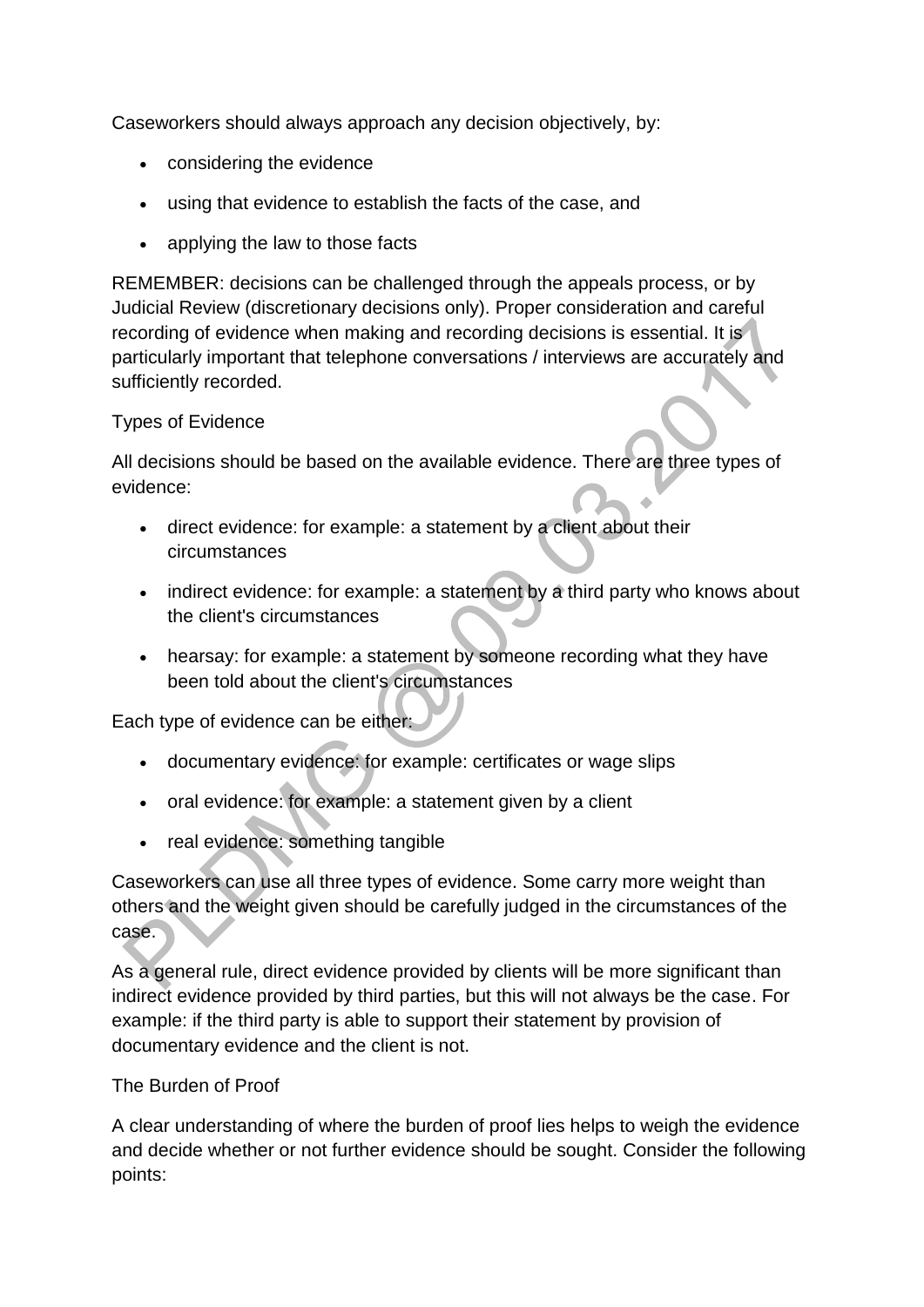- initially, the burden of proof lies with the client to prove that the conditions for a claim or application are satisfied. Do as much as possible to ensure that the client has every opportunity to provide all relevant evidence. REMEMBER: both the non-resident parent and the parent with care are clients;
- there is no presumption in favour of the client. You must not make a presumption in favour of the parent with care over the non-resident parent (or vice versa). Both clients have an equal right to be believed
- when an allegation is denied by the client, it is generally for the CMG to prove the facts
- the burden of proving that the conditions for a Revision or Supersession are satisfied lies with the person who applies for the Revision / Supersession. The question of whether the conditions for the Revision / Supersession are satisfied must be considered separately from the question of whether the decision should be revised or superseded  $\ddot{\phantom{a}}$
- in overpayment cases, the burden of proof for the purposes of determining the amount to be recovered rests with the CMG

### **Examples:**

### **Example 1**

A parent with care names the non-resident parent as A N Other on the application form, but gives no other information. The burden lies with the parent with care to supply the CMG with the necessary information about the non-resident parent to continue with the application. The caseworker should consider treating the application as withdrawn if the parent with care fails to do this within a reasonable period of time.

#### **Example 2**

A non-resident parent claims they have contact costs and want to make an application for a special expenses variation. The burden lies with the non-resident parent to provide sufficient information / evidence to confirm the amount of costs they incur.

Corroboration of evidence and the balance of probabilities

There is no rule in law that corroboration of a client's own evidence is necessary. However, evidence should not be accepted uncritically from the client or anyone else. It must be weighed carefully in the light of the circumstances of the case and all other information / evidence provided.

The balance of probability involves making a decision on whether it is more likely than not that an event has occurred, or that an assertion is true.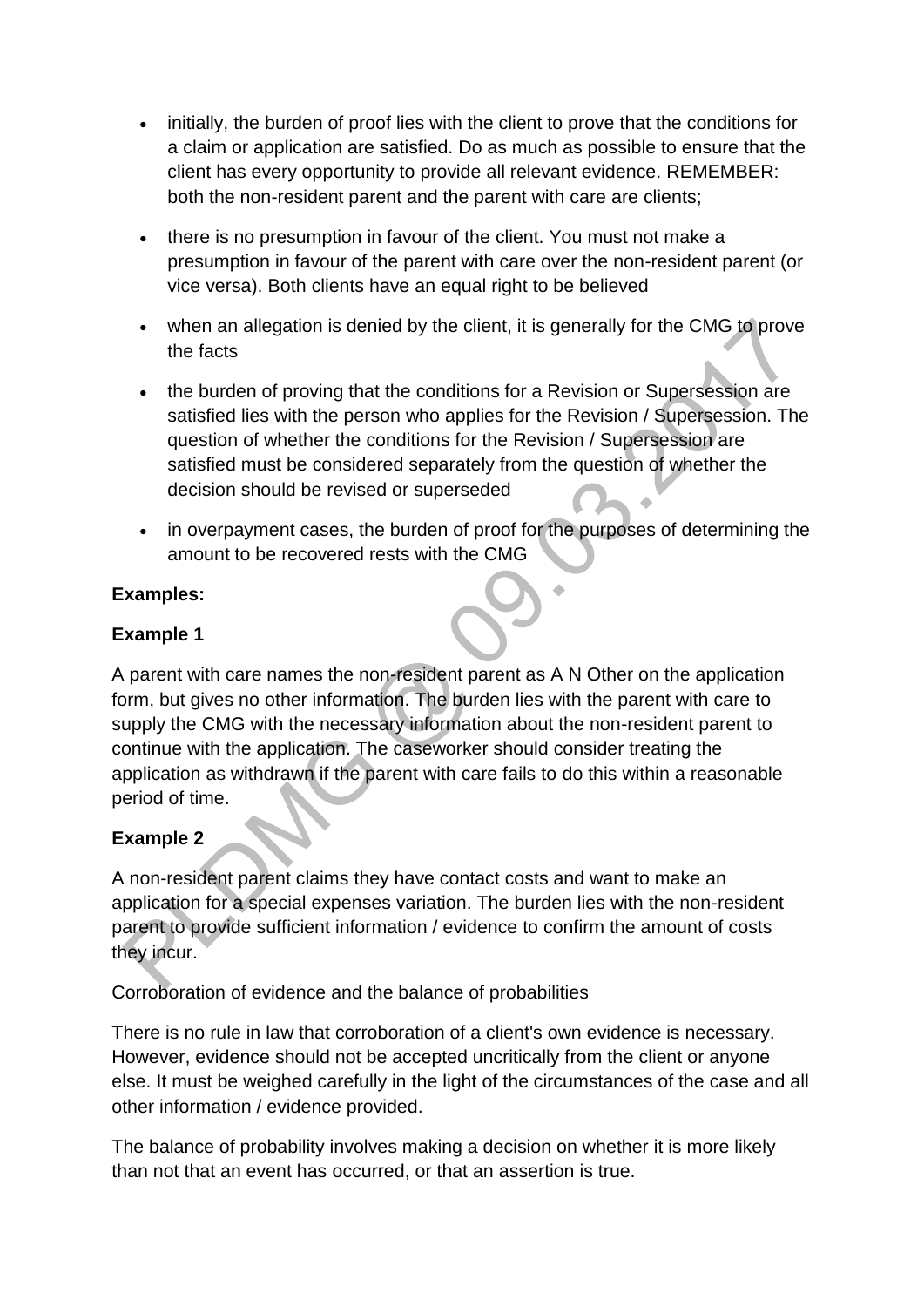It does not mean that the client can be given the benefit of the doubt. If the evidence is contradictory, caseworkers must deicide whether there is enough evidence in favour of one conclusion or the other to show what is more likely. Decisions should be made:

- on the balance of probability, or
- that there is enough evidence for finding one way or another

In some cases the decision may be that a client's statement is inherently improbable. In such circumstances it is very unlikely that what has been asserted can be true.

#### **Example**

A non-resident parent states that they have shared care of the qualifying child for one night a week. The parent with care states there is no shared care. These statements must be given equal weight.

However, the non-resident parent fails to provide any evidence confirming they have regular care of the qualifying child. In addition the parent with care lives in Norwich and the non-resident parent lives in Edinburgh.

Due to:

- the distance between the parent with care, and
- the non-resident parent's failure to provide supporting evidence

The decision is made that, on the balance of probabilities, there is no shared care.

# **[Discretionary Decision Making: Overview](http://np-cmg-sharepoint.link2.gpn.gov.uk/sites/policy-law-and-decision-making-guidance/Pages/Evidence%20and%20decision%20making/Evidence-and-decision-making.aspx)**

Child Support legislation places a range of duties on the Secretary of State, which require caseworkers (acting on behalf of the Secretary of State) to act in specific ways. When legislation places a duty on the Secretary of State, caseworkers have no discretion to act in a different way.

For example: Section 11 of the Child Support Act 1991 requires the Secretary of State to calculate a maintenance liability in accordance with the statutory rules set out in Schedule 1 of the Act and the supporting regulations. There is some, but very little, opportunity for applying discretion in the calculation of maintenance liability.

Statutory duties can usually be identified by words in primary and secondary legislation (Acts and Regulations) such as "the Secretary of State must / will / should".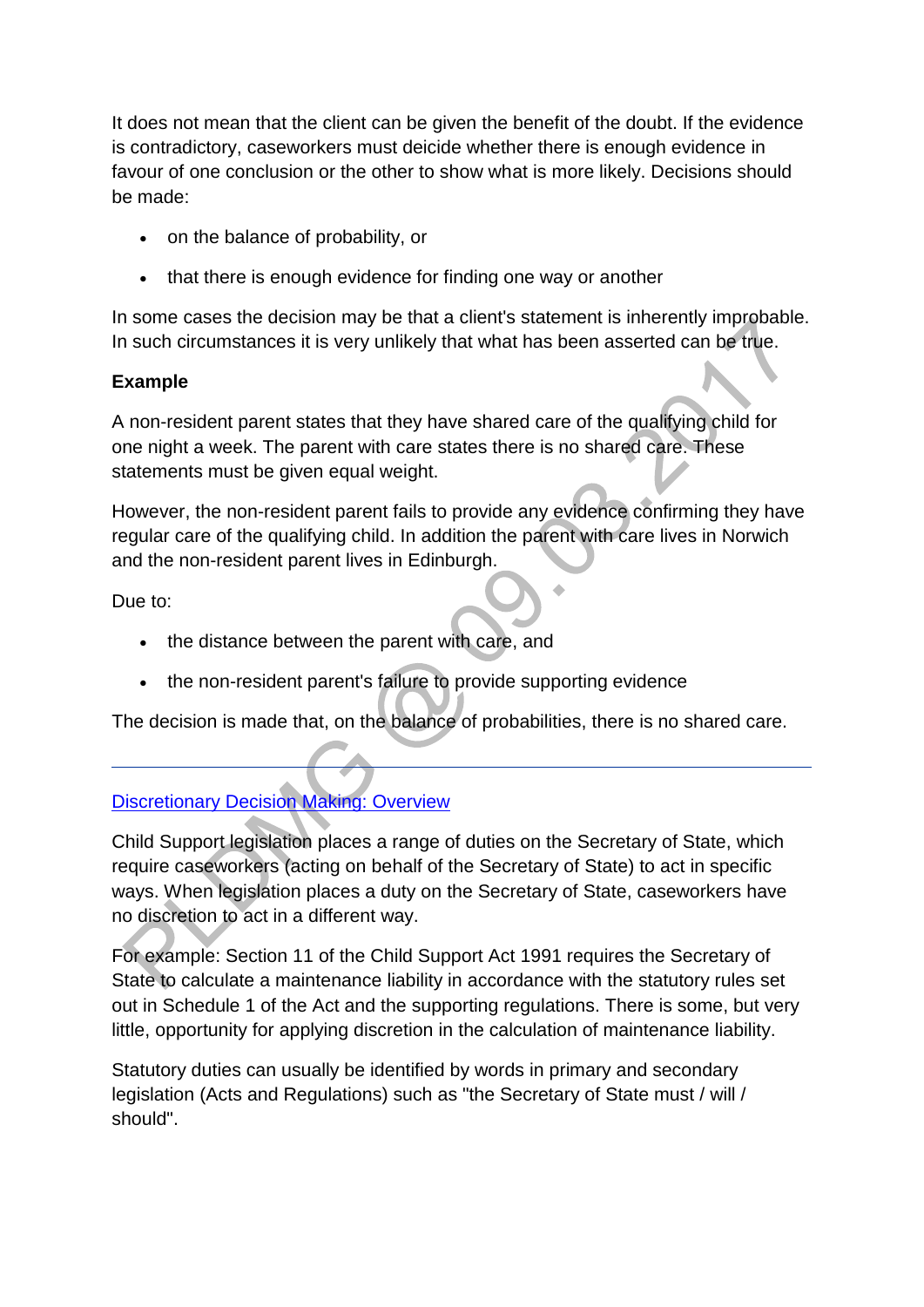However, legislation also contains statutory powers, which allow caseworkers to decide on the most appropriate action to take. This may include deciding non to take particular action in certain circumstances.

When making this type of decision, caseworkers must take into account all the circumstances of the case, including the welfare of any child(ren) that would be affected if the action being considered is taken / not taken.

Because these powers require caseworkers to exercise their discretion when making the decision they are called discretionary decisions.

Discretionary powers can usually be identified by words in primary and secondary legislation such as "the Secretary of State may / can", as opposed to the "Secretary of State should / must".

For example: Section 29 of the Child Support Act 1991 provides the Secretary of State with a statutory power to collect child maintenance. Because the Section reads"...the Secretary of State may" - whether and how we collect maintenance is at the Secretary of State's discretion.

Discretionary decisions must be taken in accordance with basic public law principles of legality, rationality and fairness. If not, they can be challenged by Judicial Review.

It is therefore **essential** that discretionary decisions are reasonable, unbiased and clearly recorded.

# **Examples of discretionary decisions**

Discretionary decisions occur throughout the child maintenance process and individual Procedures / Policy Guidance sections indicate where a discretionary decision is required. The following list provides some examples of discretionary decisions, but is not exhaustive. If you are not sure whether a particular decision requires you to exercise discretion, you should consult the relevant Procedures / Policy Guidance in the first instance and seek advice from your Team Leader if needed.

# **Examples**:

- making a default maintenance decision
- deciding whether a variation is Just and Equitable (additional guidance on this is covered in the Variations Overview)
- deciding whether to take enforcement action and if so, which is the most appropriate action
- deciding whether a reimbursement/refund is appropriate
- deciding whether to accept / reject direct payments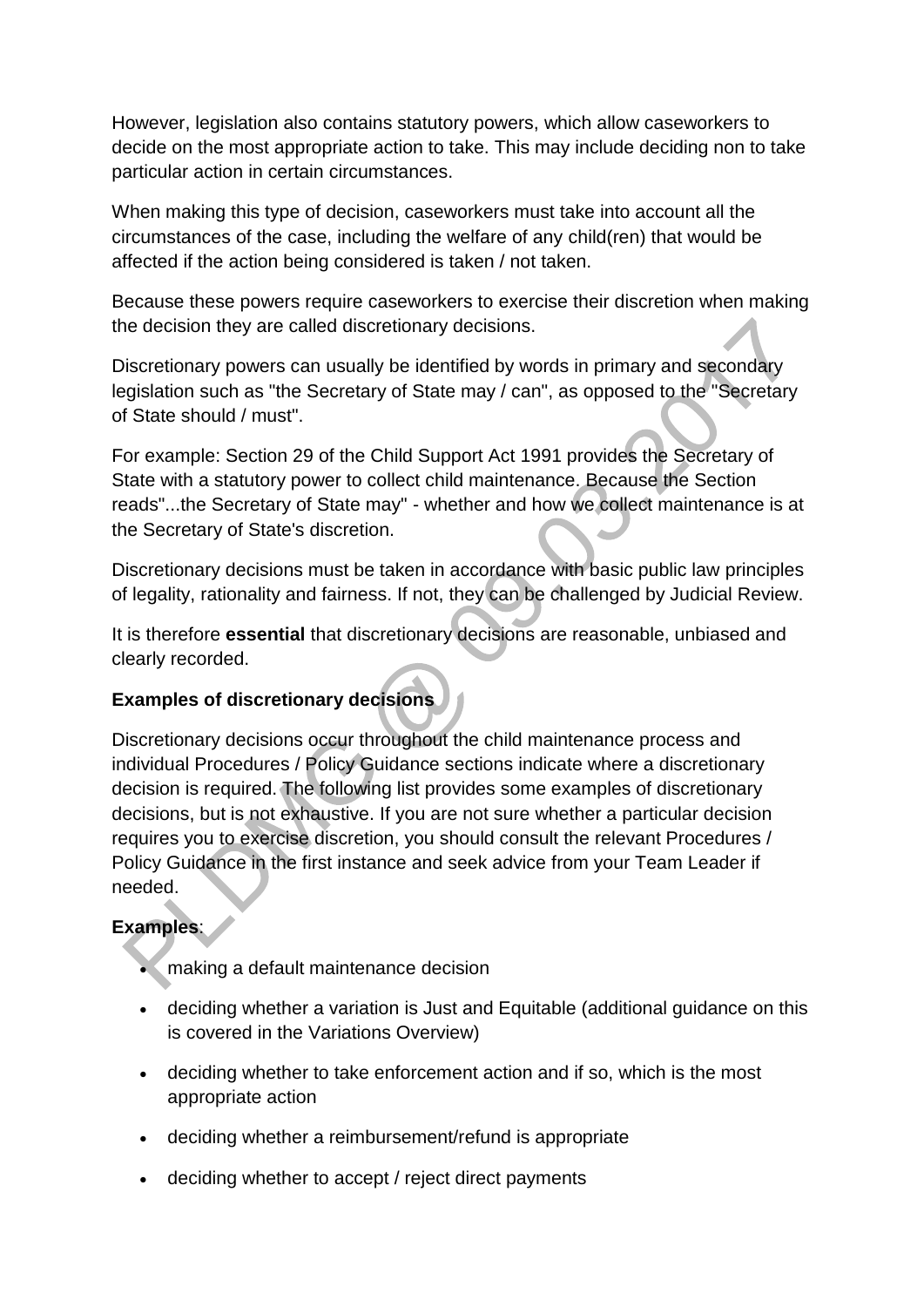Discretionary decisions: what needs to be considered?

When making a discretionary decision, you need to consider all the circumstances of the case / clients and decide the most appropriate course of action , taking into account:

- the Welfare of any children that the decision potentially affects
- the Purpose and Basic Principles of the Child Support Act 1991, and
- other relevant factors

Refer to the [Decision Making Guidance f](http://np-cmg-sharepoint.link2.gpn.gov.uk/sites/policy-law-and-decision-making-guidance/Pages/Evidence%20and%20decision%20making/Evidence-and-decision-making.aspx#DDMguidance)or further advice about these considerations.

#### [Discretionary Decisions: Decision Making Guidance](http://np-cmg-sharepoint.link2.gpn.gov.uk/sites/policy-law-and-decision-making-guidance/Pages/Evidence%20and%20decision%20making/Evidence-and-decision-making.aspx)

**REMEMBER:** if you have any concerns about making a discretionary decision, for example, if there are unusual or particularly complex circumstances involved, you should always consider:

- discussing the case with your Team Leader in the first instance; and
- seeking advice from the Advice and Guidance Team where appropriate.

If advice is needed from the Advice and Guidance Team, you should seek this as soon as possible and before discussing details with a client.

However, you should remember that the Advice and Guidance Team are not Decision Makers and cannot make a decision on your behalf. They can provide guidance on evidence and the points that need to be considered, but cannot make the actual decisions. ALWAYS check the relevant section of the PLDMG before seeking advice from the Advice and Guidance Team.

Making discretionary decisions: what to consider

Welfare of child consideration: overview

When making any discretionary decision, it is essential to consider the welfare of any child that may be affected by the outcome. This is a legal requirement and it is important to record the fact that welfare of the child issues have been considered in all cases.

When making a Welfare of the Child decision the full name should be used (where available, unless those names are not known i.e. in the residual arrears only cases).

The legal requirement is set out in Section 2 of the Child Support Act 1991, which states: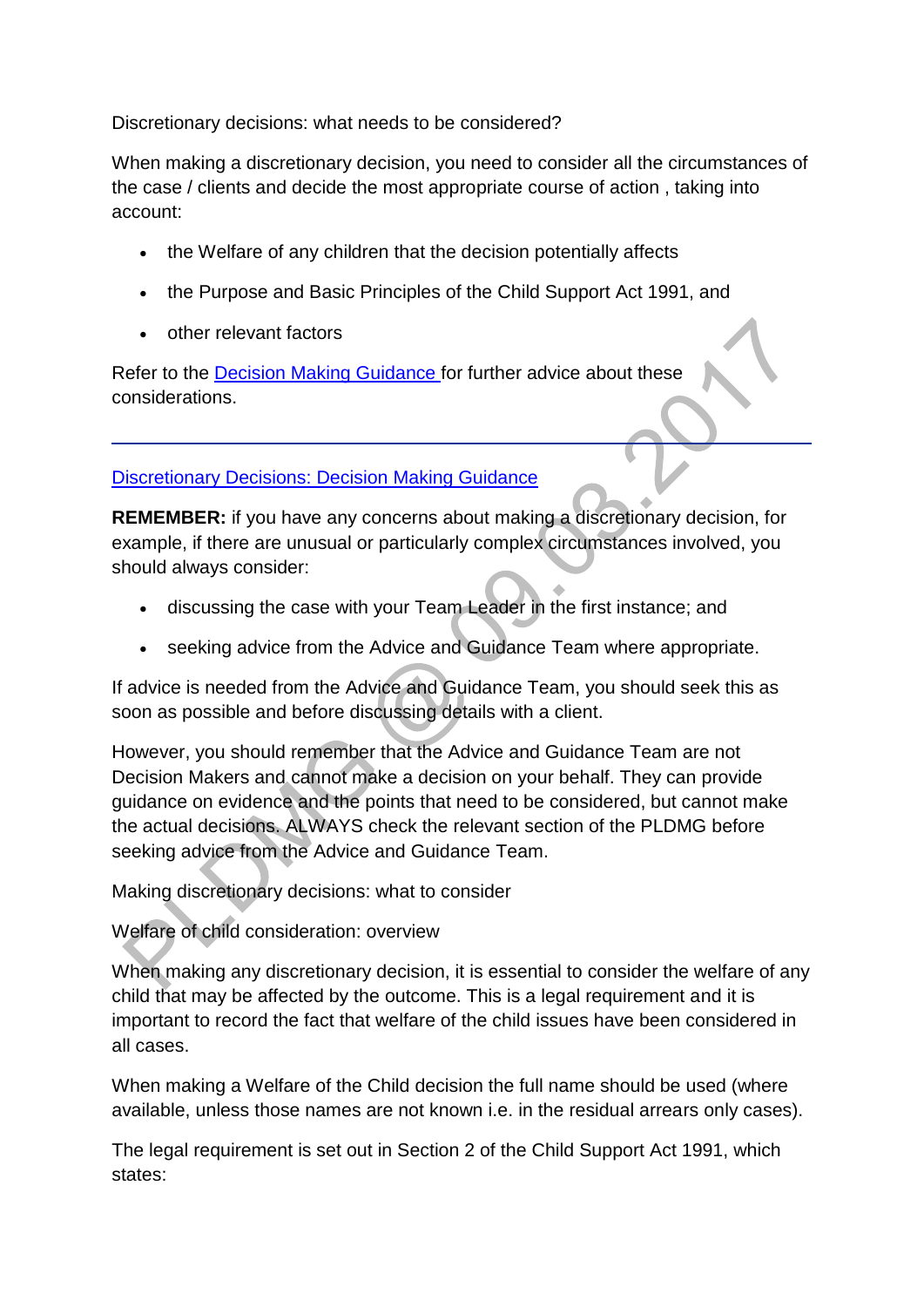'Where, in any case which falls to be dealt with under this Act, the Secretary of State is considering the exercise of any discretionary power conferred by this Act, it shall have regard to the welfare of any child likely to be affected by its decision.'

Considering the Welfare of the Child means reviewing any relevant information and evidence and determining whether the relevant discretionary decision if it is made will have a negative impact on any child that it potentially affects. If so, it may be appropriate for a different discretionary decision to be made.

### **However, it is essential to remember that the Act only requires us to have regard to the welfare of the child issues. It is not required to be the first or paramount consideration and in practice, welfare of the child decisions will often have little effect on the decisions being made.**

The following sections provide further guidance on considering welfare of the child issues.

### **Which children should be considered?**

Welfare of the child consideration is not restricted to the qualifying child(ren).

Other children potentially affected may include:

- other children of the non-resident parent
- other children of the parent with care
- children of the non-resident parent's / parent with care's new partner who live in the same household
- remember: one or both of the parents may be a child within the meaning of the Act. These cases will require handling sensitively

It is important to identify all children that are potentially affected by a discretionary decision and to consider the impact it will have in relation to them each individually.

# **Relevant evidence**

There is no obligation to pro-actively seek evidence relating to welfare of the child issues. However, where relevant evidence / information is held on our records or submitted by either of the parties, it must be fully considered.

Where information or evidence relating to welfare of child issues has been submitted by either party, it may be appropriate to make further enquiries, including contacting the other party for their comments. Whether it is necessary to contact other parties and who you may need to contact will depend on the particular circumstances of your case.

You may need to contact any of the following: Note this list is not exhaustive.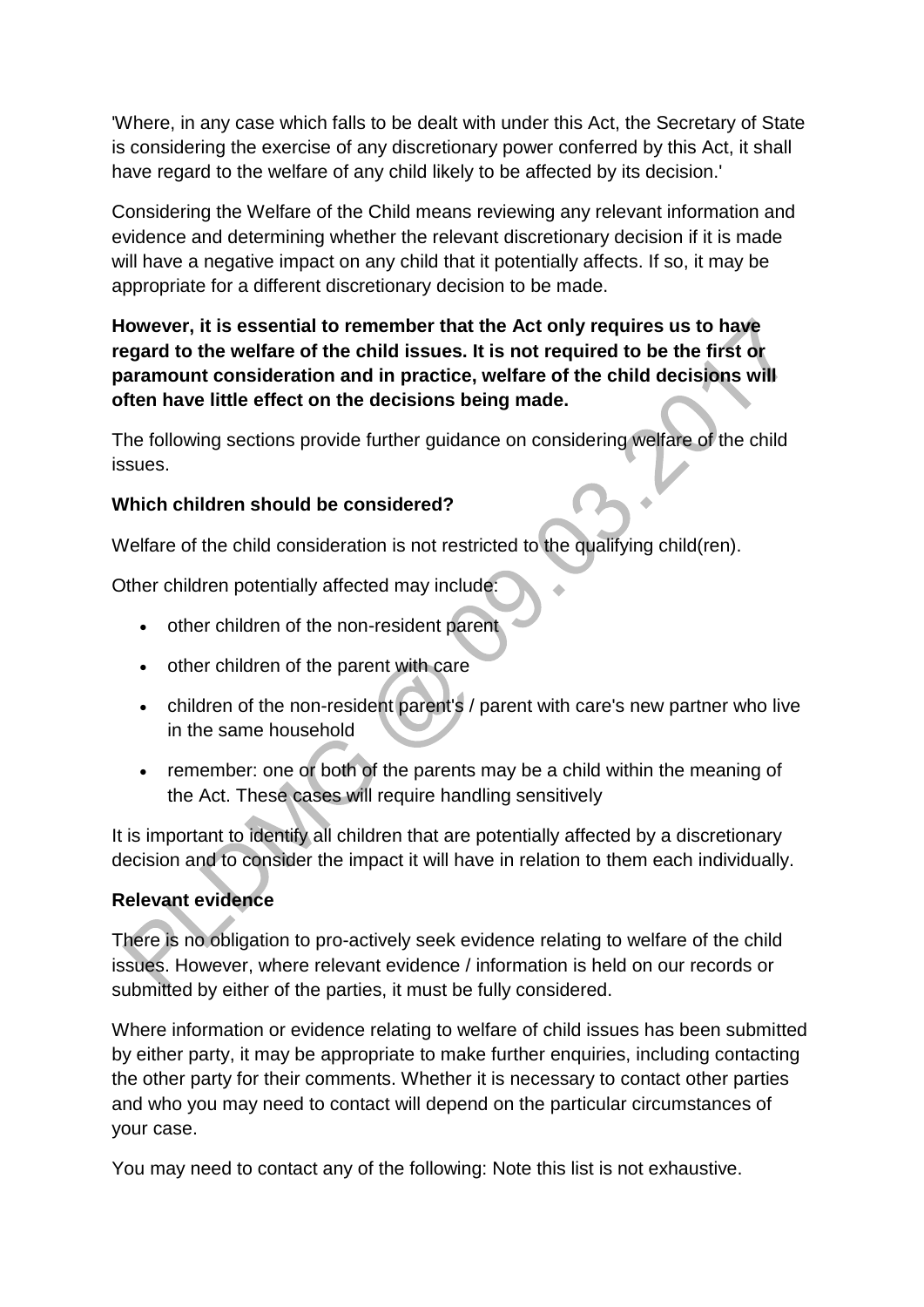You must also ensure any contact complies with relevant legislation (i.e. Child Support Act 1991 (disclosure of information), Data Protection Act 1988 etc.):

- all parties involved in the case
- other parents with care (where there are multiple parents with care)
- parties who are in a position to provide relevant information (for example nonresident parent's new partner)

If you are uncertain whether further enquiries should be made / whether contact is appropriate you should always consider discussing the case with your Team Leader in the first instance, seeking advice from the Advice and Guidance Team where appropriate.

To be relevant, information / evidence must show either:

- that the discretionary decision being made will have a negative impact on a child that it potentially affects, or
- that the discretionary decision being made will have a positive impact on a child that it potentially affects. Evidence of this type will be relevant where the interests of different children affected by the decision need to be weighed against each other

Negative and positive impacts on the welfare of a child

Welfare of the child consideration should involve taking into account the physical, mental, emotional, educational and social needs of all the children that the relevant discretionary decision will potentially affect.

Caseworkers will need to consider whether there is evidence to suggest that the discretionary decision would have a negative impact on these needs, which goes beyond the usual and inevitable impact of a maintenance assessment on a nonresident parent's available income.

A negative impact might be shown in the following circumstances:

Please note that this list is not intended to be exhaustive. Where evidence is provided to indicate that the welfare of a child may be affected in a way that is not covered by this list, it should be taken into account as appropriate.

# **Contact**

Between any child the decision affects and either parent. For example, where there is evidence to show that a particular course of action would prevent a non-resident parent visiting their child. However, any asserted negative impact that this would have on the child's emotional well-being would need to be weighed against the positive impacts of maintenance being collected.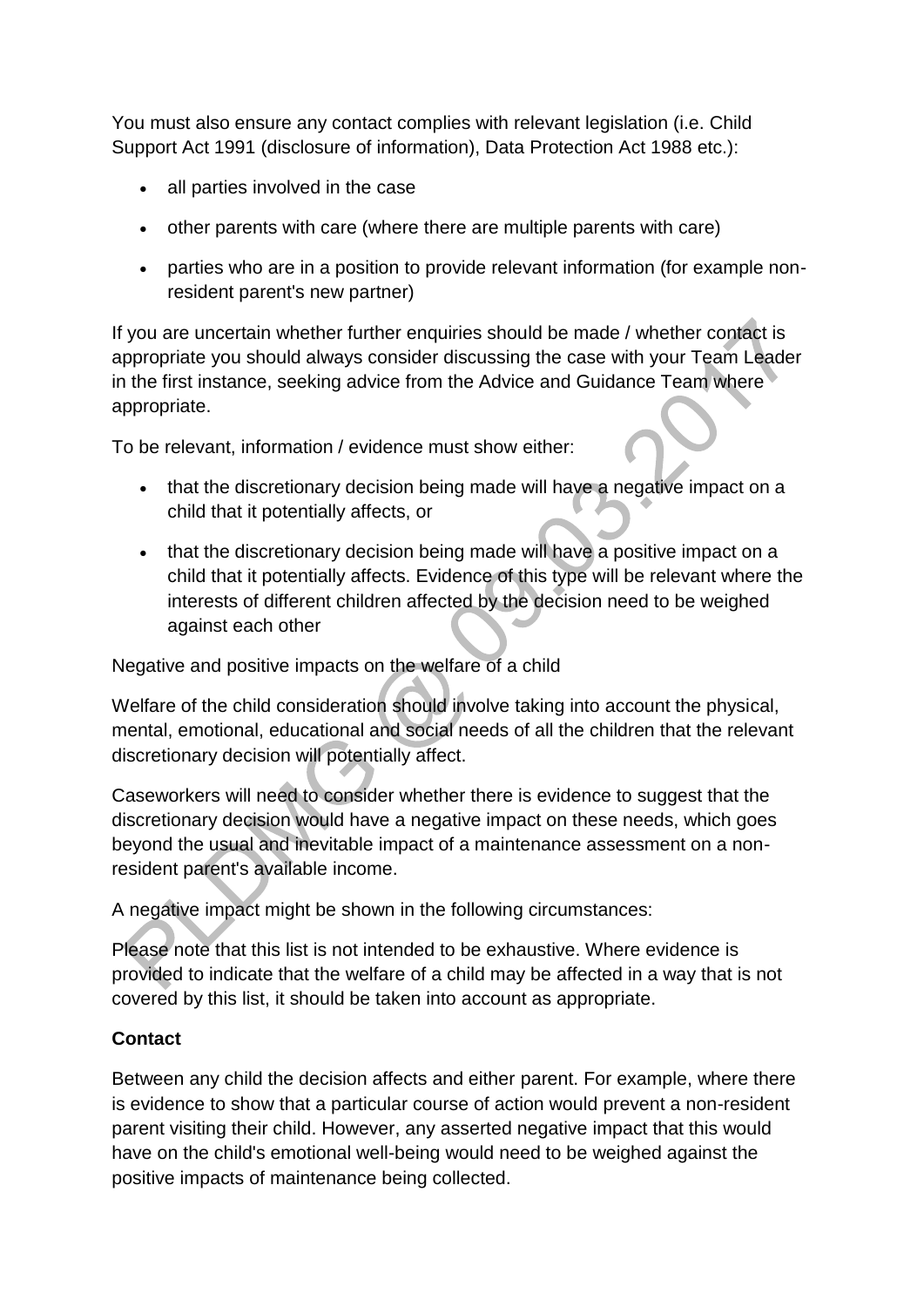### **Living standards**

Of any child that the decision affects. For these purposes it will not be sufficient for a non-resident parent to simply argue that a decision affecting their available resources will have a detrimental impact on their general ability to provide for a child. There must be evidence to show that the impact on the non-resident parent's resources will have a particularly detrimental effect on their ability to meet a child's specific needs.

### **Relationships**

Such as between a child's parents. For example, where a parent with care and nonresident parent have reconciled and continued action to recover arrears might place the relationship under strain.

### **General health / well being**

Including any negative impact on the child's physical or emotional well-being.

Positive impacts of the decision

Any negative impact of the decision must be weighed against the positive impacts that it may have. A decision may have both negative and positive impacts for the same child. Alternatively, a decision may have a negative impact on one child, but a positive impact for another.

Where the interests of children conflict in this way, it is necessary to weigh up all the circumstances of the case carefully. One child should not be unduly disadvantaged in favour of another. The best outcome will be one that provides the highest possible protection for all of the children potentially affected. As a minimum, the aim should be to ensure that each child's day to day basic living requirements can be met.

Weighing Welfare of Child Considerations against Other Relevant Factors: Overview

Welfare of the child issues are not the sole, or even the primary, consideration in discretionary decision making. The full circumstances of the case need to be taken into account and consideration must also be given to the purpose and basic principles of the Act and the advantages of receiving child maintenance. There may also be other relevant factors to take into account, such as the particular circumstances of the non-resident parent at the time the relevant decision is being made.

#### **The purpose and basic principles of the Act**

The purpose of the Child Support Act 1991 is to make sure that parents maintain their children whenever they can. The basic principles as outlined in Section 1 of the Child Support Act 1991 are that: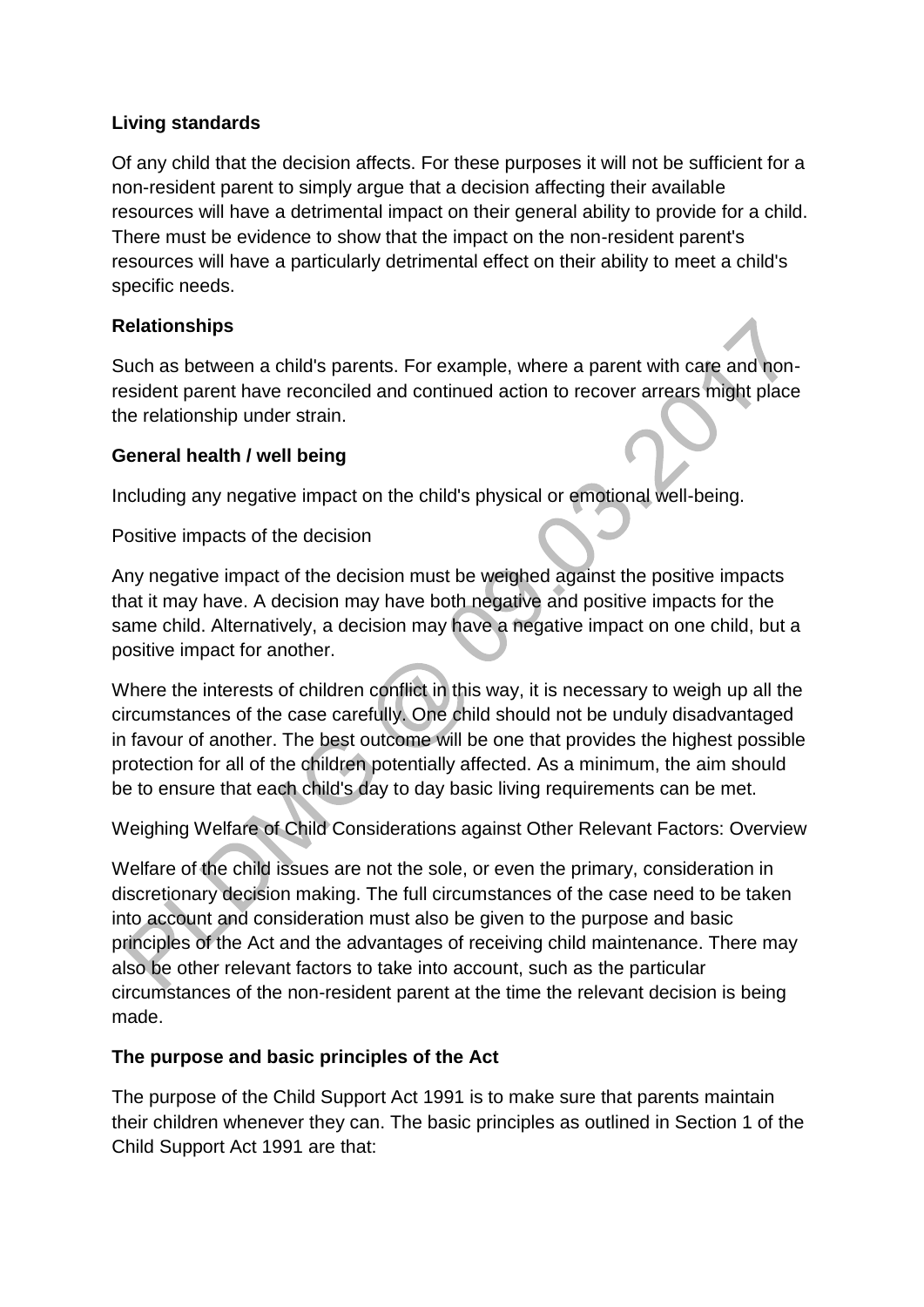- non-resident parents should pay maintenance as assessed by application of the statutory maintenance formula, and
- it is the responsibility of the non-resident parent to make such payments, and
- both parents have a duty to maintain their children

In making a discretionary decision, you should also take into account the fact that regularly receiving maintenance increases the range of choices open to the parent with care. For example, it may help them to make informed financial decisions or to take up employment.

# **Any other relevant factors**

It is not possible to provide a comprehensive list of the range of considerations that may arise in making a discretionary decision. However, in addition to the specific considerations that have been highlighted above, you may also need to take into account a range of other relevant factors, including: Ä

any Policy Steers on the exercise of discretion in particular circumstances

Where a statutory power is very wide, the Secretary of State may have given a Policy Steer as to how that discretion is to be exercised, for example when deciding whether a parent should have maintenance reimbursed when paternity is disproved. You should follow guidance but bear in mind that there are exceptional cases where it would not be fair or reasonable to do so. Another example is the aim in the Debt Steer to achieve full recovery in two years.

• the circumstances at the time the relevant decision is being considered, particularly where evidence has been provided to suggest that these will change in the near future

Recording Discretionary Decisions

**IMPORTANT NOTE: Data Protection**When a discretionary decision is made, it is essential that all the children considered are listed by name to demonstrated that they have each been taken into account. This means you may be recording information about a child that is not known to the other party. Data Protection colleagues have confirmed that this is acceptable, as we need to demonstrate all children have been properly considered. However:

- you MUST ensure that the decision is recorded on the relevant account, for example a decision relating to the non-resident parent's Relevant Other Child is recorded on the non-resident parent's account, and
- entries must always start with 'Please be aware that the children listed below may not relate to or be known to this case participant'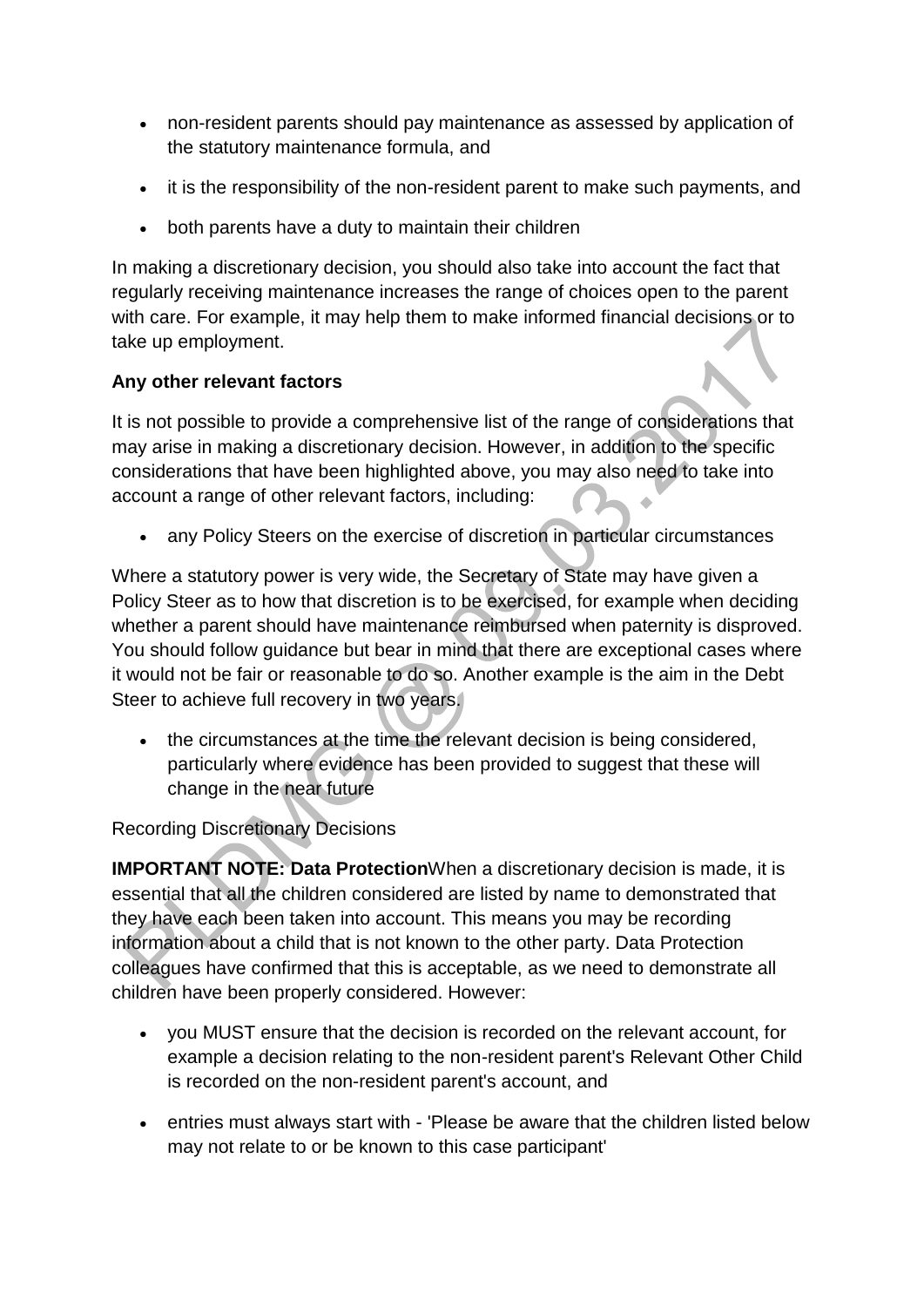Any discretionary decision to act / not act in a particular way can be challenged by Judicial Review. It is therefore essential that all discretionary decisions are properly recorded, including the reasons for the decision and any particular evidence / information that has been taken into account.

Discretionary Decisions should be recorded in the relevant Service Request (or in the Notes facility on SIEBEL where the SR facility is not available). There is no requirement to complete a clerical decision in addition to this.

Discretionary decisions must demonstrate that the welfare of any child(ren) has been fully considered. Any discretionary decision must therefore specifically refer to this.

Please note: Welfare of the child is an integral part of any discretionary decision. It is not a separate decision. Welfare of the child needs to be included as part of the relevant discretionary decision, which must demonstrate:

- 1. that welfare of the child issues have been considered, and
- 2. any impact that welfare of the child consideration has had on the decision made

The detail needed will often depend on whether the evidence suggests that the discretionary decision will have a negative impact on the welfare of the child or not.

### **Recording welfare of child considertion: no negative impact**

A standard form of wording can be used to record the welfare of the child consideration in cases where there is no evidence to suggest that the discretionary decision will have an unduly negative impact on:

- contact between either parent and any child affected by the decision;
- the living standards of any child affected by the decision;
- the relationship between any child affected by the decision and their parent(s) / siblings;

any other aspect of the child's general health / well being.

In these circumstances, a standard entry can be recorded in SR facility / Notes as follows:

Insert details of the discretionary decision being made (e.g. Decision to impose a DEO)

In making the above decision, I have considered all the available evidence and information, taking into account Section 2 of the Child Support Act 1991 and operational guidance on this issue.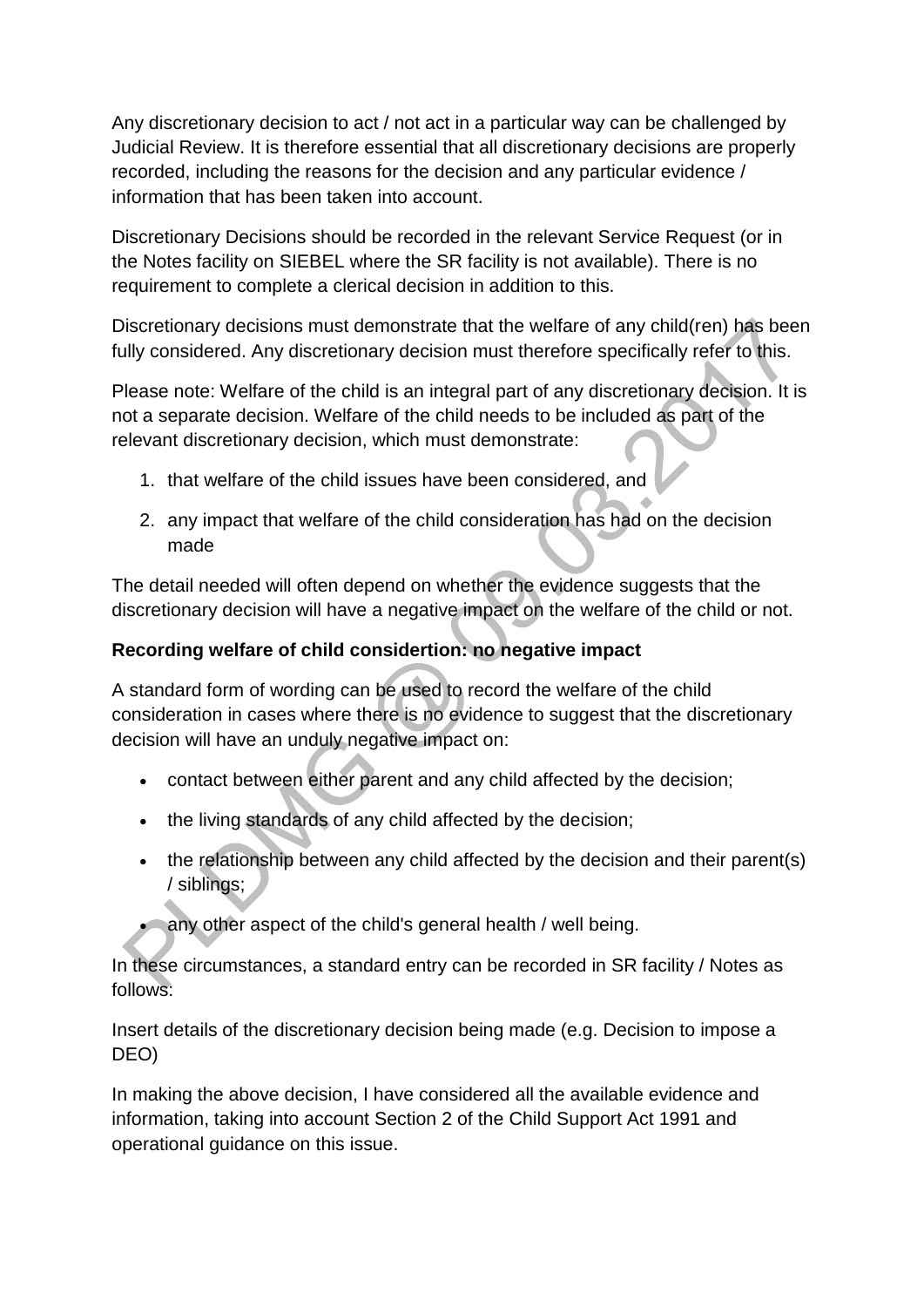I am satisfied that there is no evidence to suggest the decision being made will have a negative impact on the welfare of (insert names of all children whose welfare has been considered).

REMEMBER: entries must always start with: Please be aware that the children listed below may not relate to or be known to this case participant.

### **Recording welfare of child considertion: negative impact identified**

Full details of the welfare of the child consideration must be recorded in all cases where there is evidence to suggest that the discretionary decision being made will have a negative impact on a child that it affects.

The fact that a potentially negative impact has been identified does not mean that a different discretionary decision will necessarily be made, but full details must be recorded of:

- the names of the children that have been considered
- the reasons underlying the decision
- the evidence that has been considered, and
- $\bullet$  the weight that has been given to it

Entries must always start with: Please be aware that the children listed below may not relate to or be known to this case participant.

Discretionary Decisions: Examples

The examples below are provided to illustrate how welfare of the child and the other considerations could apply in a range of cases.

Even though they relate to specific areas of work they are only intended to provide an overview of some of the things you may need to consider when making this type of decision.

As discretionary decisions are based on the circumstances of the individual case, **they are not intended to cover everything you may need to consider**.

# **Example 1**

A non-resident parent applies for a variation for contact costs of £40 per week to reduce his maintenance calculation of £50.

The parent with care receives Income Based Jobseeker's Allowance and the qualifying child is 17 years old. There are no children in the non-resident parent's household.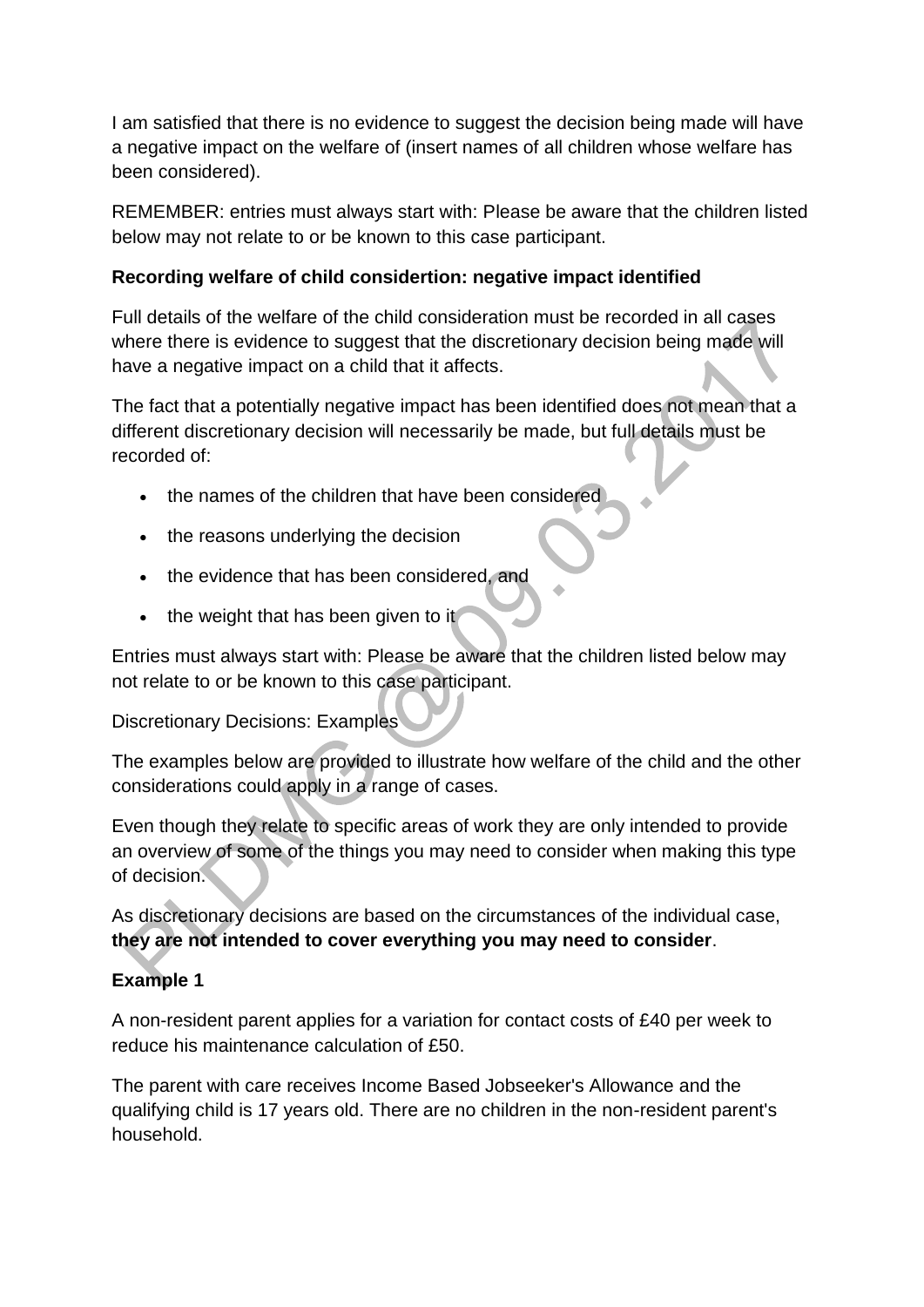The parent with care agrees that the contact costs are incurred, but submits newspaper cuttings showing that the non-resident parent recently won £60,000 on the National Lottery and stated he intended to spend the money on luxury items.

In considering whether the reduction in liability is Just and Equitable to all parties, you would need to consider any evidence that the non-resident parent has other financial resources available to them from which the costs claimed could be met, in addition to the welfare of the qualifying child and other relevant considerations.

Although maintaining contact between the non-resident parent and the qualifying child is in the child's interest, in this situation, you would need to take into account the fact that the non-resident parent's contact costs could be met from their lottery winnings. You would also need to take into account the risk that reducing the calculation could cause hardship to the parent with care, and adversely affect the welfare of the qualifying child.

# **Example 2**

Consideration is being given to whether bailiff action is appropriate. This could include seizure of the family car. The non-resident parent has submitted evidence that he lives some distance away from the qualifying child and the family car is essential for him to have continuing contact with the qualifying child.

The purpose of the Act is to ensure financial provision for Qualifying Children. However, continuing contact with the non-resident parent will normally be in the child's best interests. There is therefore a potential conflict between the purpose of the Act and the welfare of a child potentially affected by the decision being considered.

You would need to take all the circumstances into account, including whether there is a reasonable alternative means of transport available for contact to continue. Relevant additional information here might include any illness / disability of a child, which would make public transport unsuitable. Depending on the circumstances, it may be appropriate to exclude the family car from bailiff action.

# **Example 3**

Arrears have accrued over an extended period and you are considering making a Deduction Order against the non-resident parent's saving account. However, the non-resident parent has previously informed us that his income has reduced due to a temporary change of circumstances, and he is using his savings for day to day expenditure. There are two relevant other children in the non-resident parent's household.

It is a basic principle of the Act that non-resident parent's have a duty to make the payments that are due, and this includes the prompt payment of any arrears.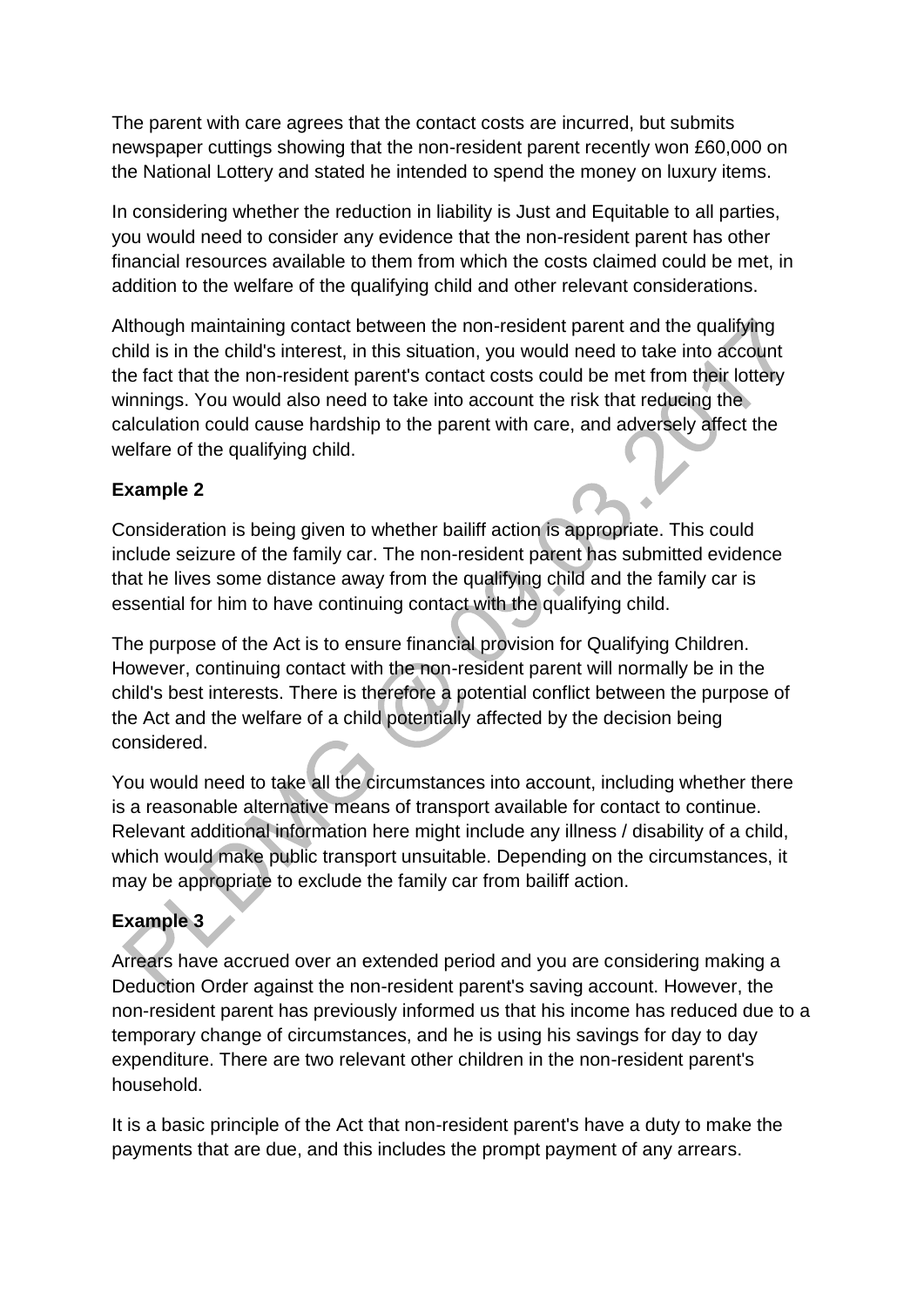However, in this situation there is evidence to suggest that the welfare of the relevant other children may be affected by a decision to make a Deduction Order.

You would need to take into account the effect of making a deduction from the nonresident parent's savings against his liability to make financial provision for the relevant other children. You would also need to take any information known about the Qualifying Child(ren)'s situation into account. In this type of case, the interests of different children are conflicting and you will need to try and achieve an outcome that provides the highest level of protection for each child's day to day welfare.

If the non-resident parent is paying his current maintenance assessment, it may be appropriate to impose a Deduction Order for an amount below the full arrears total, so that the non-resident parent retains some funds for day to day expenditure. Alternatively, it may be appropriate to defer further recovery of the arrears until his financial situation improves.

### **Example 4**

Consideration is being given to whether bailiff action is appropriate. The non-resident parent has previously informed you that their new partner and children are not aware of the Child Support case. If bailiffs attend the non-resident parent's address, this information may come to light and have a negative impact on the non-resident parent's relationship with their new partner and children.

There is information to suggest that this action might have a negative impact on a child that it potentially affects. However, the purpose of the Act is to make financial provision for Qualifying Children and enforcement powers are in place to give effect to this.

In these circumstances, it is entirely within the non-resident parent's ability to prevent the negative impact identified by reaching an acceptable repayment agreement. There would need to be very exceptional factors, such as severe ill health or a more efficient enforcement option, for considerations of this type to affect the decision in these circumstances.

# **Example 5**

You are considering making an application for Commitment. The non-resident parent has submitted evidence suggesting the Qualifying Child is aware of this possibility and is very distressed by it.

The Act includes strong enforcement measures to ensure that non-resident parent's meet their maintenance obligations. Considering welfare of the child requires us to take into account the possibility of emotional distress to any child affected by our decisions, but this is a difficult issue from an evidentiary point of view and it is important to remember that welfare of the child includes both emotional and practical well being. While the child's emotional welfare may be affected by continued